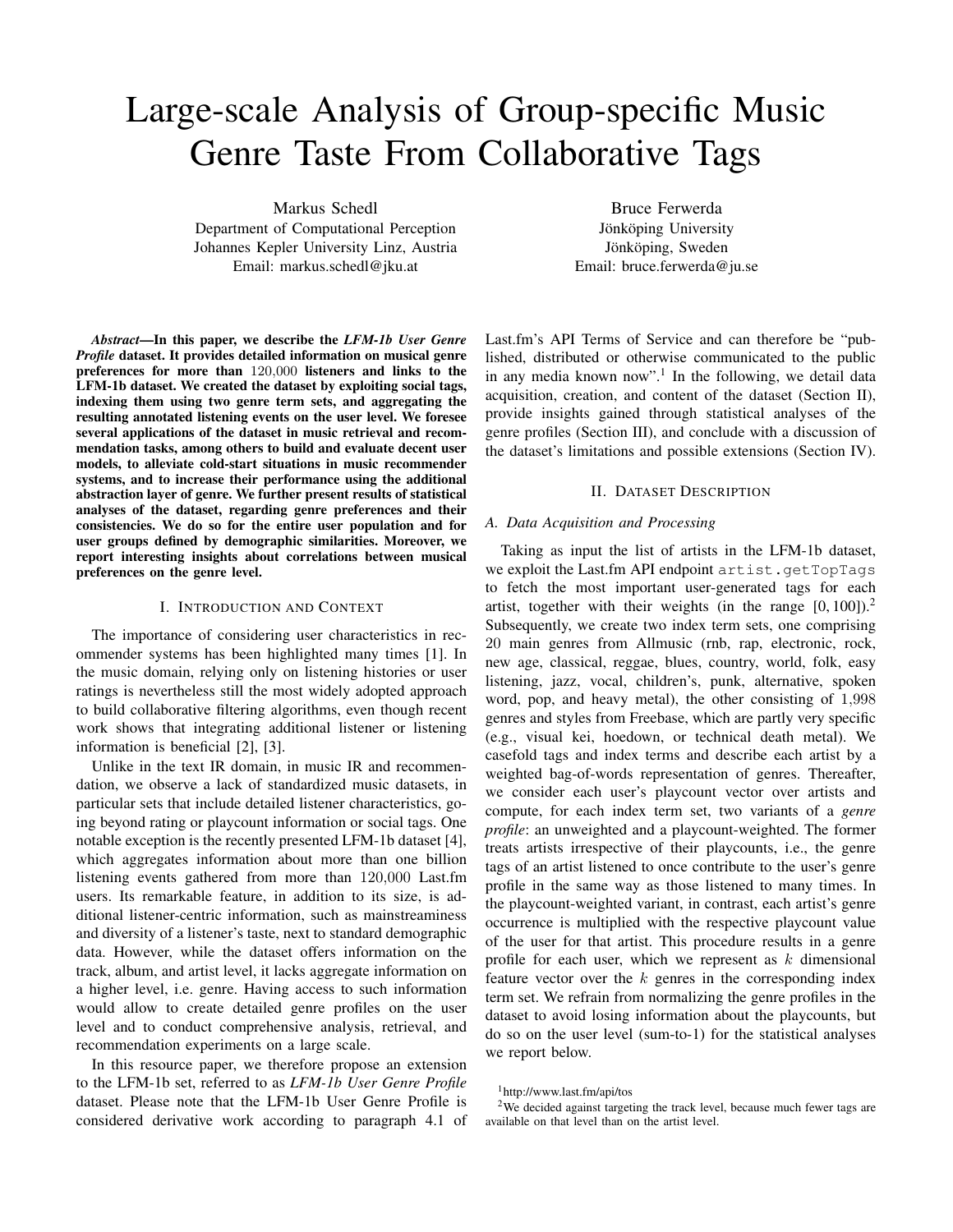| File                                                             | <b>Content</b>                                                                                    |
|------------------------------------------------------------------|---------------------------------------------------------------------------------------------------|
| LFM-1b_artist_genres_allmusic.txt                                | genre annotators for artists, using Allmusic genres as                                            |
|                                                                  | index terms:                                                                                      |
|                                                                  | <b>format:</b> artist $\setminus$ <b>t</b> [genre-id $\setminus$ <b>t</b> ]*, where genre-id maps |
|                                                                  | to line number in genres_allmusic.txt, the first                                                  |
|                                                                  | line indexed by 0                                                                                 |
| LFM-1b_artist_genres_freebase.txt                                | genre annotators for artists, using Freebase genres and                                           |
|                                                                  | styles as index terms; format: same as above                                                      |
| LFM-1b_UGP_noPC_allmusic.txt                                     | actual user genre profiles based on the Allmusic index                                            |
|                                                                  | terms, without weighing w.r.t. playcounts;                                                        |
|                                                                  | <b>format:</b> user-id $\setminus$ t $occ(g_1, u) \setminus$ t $\setminus$ t $occ(g_{ G }, u)$ ,  |
|                                                                  | where $occ(g, u)$ denotes the number of occurrences of                                            |
|                                                                  | genre $g \in G$ aggregated over all artists listened to by                                        |
|                                                                  | user $u$                                                                                          |
| LFM-1b_UGP_noPC_freebase.txt                                     | same as above, but using Freebase index terms                                                     |
| LFM-1b_UGP_weightedPC_allmusic.txt                               | same as LFM-1b_UGP_noPC_allmusic.txt, but                                                         |
|                                                                  | genre occurrences are weighted with the respective                                                |
|                                                                  | playcount value of the artist, listened to by user $u$                                            |
| LFM-1b_UGP_weightedPC_freebase.txt                               | same as above, but using Freebase index terms                                                     |
| genres_allmusic.txt                                              | index terms of 20 Allmusic genres; format: genre                                                  |
| genres_freebase.txt                                              | index terms of 1,998 Freebase genres and styles; for-                                             |
|                                                                  | mat: genre or style                                                                               |
| user_sets_min[100,200,500,1000]/A-(s,e)_G-[m, f]_C-[country].txt | files containing the user-ids of various user groups,                                             |
|                                                                  | created based on age $(A)$ , gender $(G)$ , and country                                           |
|                                                                  | (C) information: s=start, e=end, m=male, f=female,                                                |
|                                                                  | country=code according to ISO 3166-1 alpha-2 country                                              |
|                                                                  | codes; organized in directories specifying the minimum                                            |
|                                                                  | number of users in a group for the group to be included;                                          |
|                                                                  | format: user-id \t country \t age \t gender                                                       |

TABLE I: Description of the files constituting the dataset.

## *B. Content Description*

The dataset can be downloaded as compressed file from http://www.cp.jku.at/datasets/LFM-1b/ LFM-1b\_UGP.zip and comprises the components given in Table I. The table also presents a detailed description of the structure of the included files and should be selfexplaining. As described above, we use two index term sets (from Allmusic and from Freebase) and provide unweighted and playcount-weighted user genre profiles. Furthermore, in order to enable experiments on different groups of users, we create and include subsets of users with respect to similar age, same gender, and same country. To this end, we analyze all combinations of age, gender, and country, but only include groups with a minimum of 100, 200, 500, and 1,000 users. For instance, the file user\_sets\_min500/A-(18,21)\_G-m\_C-UK.txt contains all user-ids and demographic information for male

users at least 18 and at most 21 years old who indicate to live in the UK. This group consists of 597 listeners, which exceeds the threshold of 500, reflected in the directory name.

In addition, we include a Python script which shows how to load the dataset and, based on demographics extracted from the main LFM-1b dataset, performs the statistical experiments the results reported in the next section are based on.

# III. STATISTICAL ANALYSIS

In the following, we present results of statistical analyses conducted to obtain insight into the distribution of listening events over genres per user group, the consistency of genre preferences within groups (measuring agreement by Krippendorff's  $\alpha$  [5]), and correlations between genres (measured by Pearson's correlation coefficient). We focus on the data obtained using the Allmusic genre index and exclude from the detailed analysis genres whose overall share among all users' listening events falls below 3%. These are easy listening  $(2.29\%)$ , world  $(1.76\%)$ , classical  $(1.41\%)$ , country  $(1.40\%)$ , reggae (1.25%), vocal (1.18%), new age (0.84%), spoken word  $(0.24\%)$ , and children's  $(0.02\%)$ .

# *A. Genre Profiles for User Groups*

We define a user group as a subset of users with same country or gender, or similar age. $3$  Table II shows the genre profiles for all users and user groups with more than 1,000 members. Per user group, the mean share of listening events over genres in percent is given. In addition, the last column contains agreement score, i.e. Krippendorff's  $\alpha$  values.

*1) Overall genre preferences and agreement:* The first row in Table II, which shows the overall genre distribution, reveals that the top genres listened to by the sample of Last.fm users in LFM-1b are rock (18.27%), alternative (16.75%), and pop (13.64%). Furthermore, with an overall agreement score of  $\alpha = 0.493$ , moderate agreement in genre preferences can be observed, according to [6]. This overall agreement is substantially lower than all agreements within user groups, except for the age group (41,50) where it is only slightly above

<sup>&</sup>lt;sup>3</sup>We also consider combinations of groups (e.g., users in same country and with similar age). Due to space limitations, the respective results are only available on request by mail, though.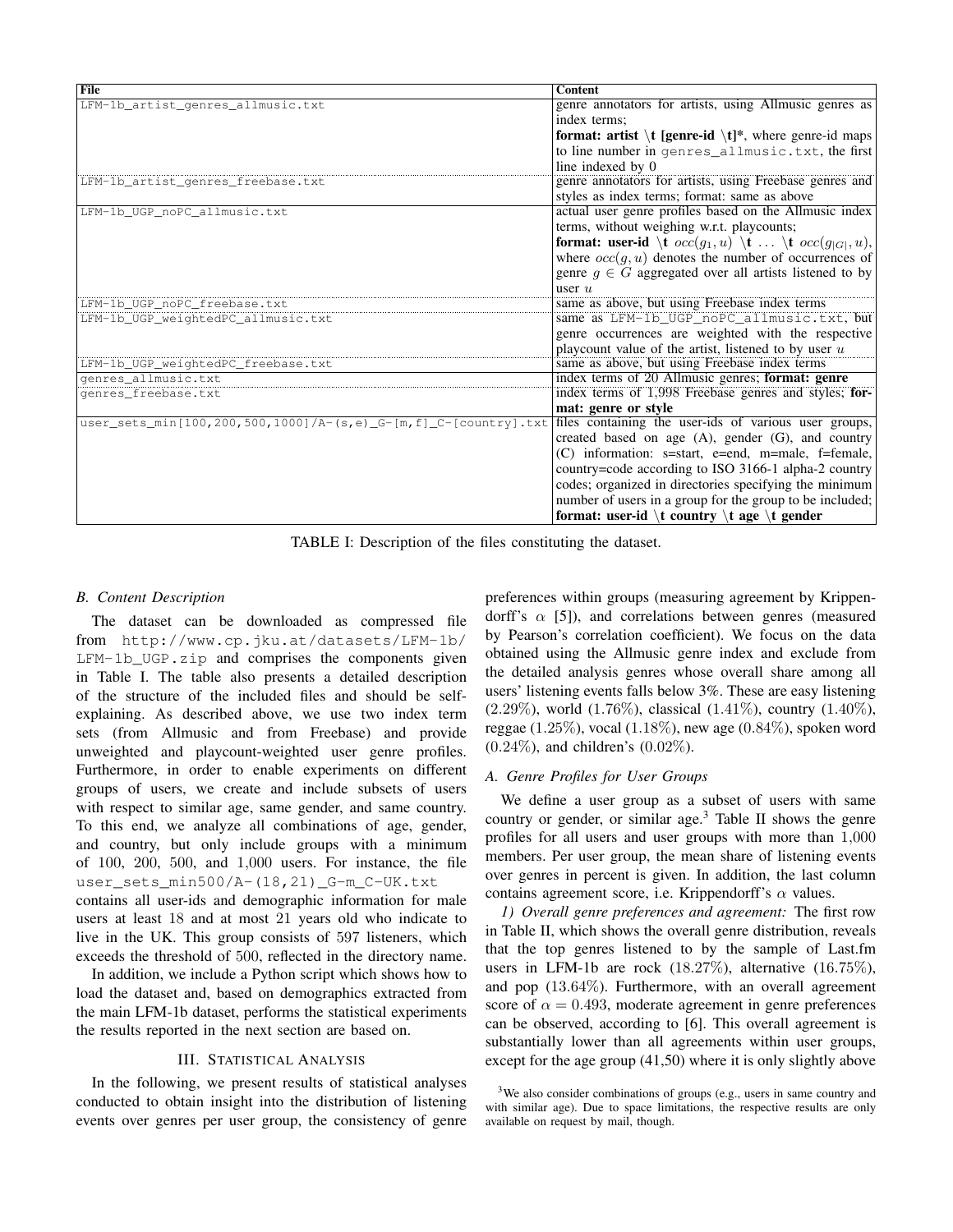the overall  $\alpha$ . We hence conclude that genre preferences are indeed more homogeneous for people in the same country, with the same gender, or similar age.

*2) Intra-group genre preferences and agreement:* To analyze the results on the genre level, we highlight for each genre the user group with highest and with lowest share of listening events, cf. blue and red values in Table II, respectively. We do so for each category of user groups (defined by country, age, or gender). Focusing on the *country*, we can for instance see that rnb is almost twice as popular in the US than in Russia, metal about three times as popular in Finland than in the US. Highest agreement in genre preferences is found in the UK, Brazil, and Sweden ( $\alpha > 0.58$ ), lowest in Germany and Finland ( $\alpha \leq 0.52$ ).

Looking at the different *age* groups, we observe a continuous preference increase from young to old users for the genres blues and jazz, while a steady decrease for the genres rap, rock, punk, alternative, and metal is revealed. Agreement in listening preference is quite stable for different age groups  $(\alpha \approx 0.55)$ , except for the group (41,50) for which it is much lower ( $\alpha = 0.50$ ). This group therefore shows a higher diversity in their music taste.

Differences can also be made out with respect to *gender*. Most of them range below one percentage point though, except for metal where a clear preference of males is evident (2.28 pp higher share for males) and pop which is clearly preferred by women (2.54 pp higher share for females). Notably, the highest agreement in preference over all user groups can be found among female listeners ( $\alpha = 0.626$ ).

*3) Consistency of music preferences:* To quantify the consistency of the genre profiles for each genre withing user groups, we separately show in Table III the standard deviations as well as the fraction between standard deviations and means  $(\sigma/\mu)$ , the latter to more easily compare the standard deviations between genres. Considering the entire user population, we observe that profiles for alternative, rock, and pop are the most consistent ones with their average standard deviation staying below half of the corresponding mean ( $\sigma/\mu = 0.33$ , 0.35, and 0.43, respectively). On the other hand, metal (1.76), rnb (1.42), and rap (1.44) are least consistent, overall.

Due to space limitations, we cannot discuss all consistency results here, but would like to highlight some interesting observations. Note that we always compare within-group consistencies to the overall genre consistencies given in the first data row of Table III. Therefore, for the individual user groups, the table shows in parentheses the difference between the group-specific  $\sigma/\mu$  values and the overall  $\sigma/\mu$  values, to more easily compare the results. We denote this difference in the following by  $\Delta_{\mu}^{\sigma}$ . Negative values therefore indicate higher consistency within the respective group than overall. Positive values indicate lower consistencies.

While metal shows the highest variation in genre profiles of the entire population ( $\sigma/\mu = 1.76$ ), Fins ( $\Delta \frac{\sigma}{\mu} = -0.64$ ), Ukrainians ( $-0.52$ ), Russians ( $-0.47$ ), and Poles ( $-0.46$ ) have a quite stable share in their listening profile. On the other hand, this genre's stability is lowest among US-Americans

(0.15) and the British (0.10). For pop, only Finland has a relatively stable share (0.11). Russians have highly diverse preferences for rnb (0.27) and folk (0.18), but rather stable ones for electronic (−0.11). Brazilians are consistent in their preferences for rap  $(-0.15)$  and blues  $(-0.17)$ . Polish listeners are quite diverse with respect to rap preferences (0.23).

With regard to age, we observe higher than overall preference stability over all age groups for the majority of genres, except for rnb, where it is considerably lower over all groups and pop, where it is lower for the eldest. Interestingly, for jazz, and to a smaller extent for blues and folk, consistency increases with age. An inverse trend is revealed for metal, a genre for which the younger have more stable preferences.

In comparison to the overall genre consistency, female listeners' taste is particularly stable for rap, electronic, blues, and punk ( $\Delta \frac{\sigma}{\mu} < -0.10$ ), also not substantially less stable for any other genre. On the other hand, males are much less consistent in their genre preferences. They particularly disagree in their preference for rnb (0.16). Only for metal  $(-0.28)$  a substantially higher agreement than overall is evident.

## *B. Correlations Between Genres*

To investigate which genres users tend to have a joint preference for, we compute Pearson's correlation coefficient between the genre profiles of all users in the dataset. We again exclude genres whose overall share among all listening events falls below 3%. Table IV shows the pairwise correlations and highlights the highest and lowest values in each row, i.e. genre. Overall, the highest correlations, both positive and negative, are found for metal, respectively with rock (0.505) and pop  $(-0.518)$ . Another correlation almost as high is found between rnb and rap (0.485). Several others are around 0.4 (punk—alternative, jazz—blues) or around −0.4 (rock—jazz, rock—rnb, rock—rap, blues—electronic). All remaining ones are well below an absolute value of 0.4. Please note that all correlations are significant at  $p < 10^{-5}$ , except for correlation between rnb and blues ( $p = 0.0179$ ).

## IV. LIMITATIONS AND FUTURE WORK

Even though we are sure that the proposed dataset is a highly valuable extension to the LFM-1b set, we do not want to conceal its limitations. First of all, the usage of Last.fm data obviously introduces a community bias. For instance, studies showed that listeners of classical music are underrepresented [7], whereas fans of metal and alternative music are overrepresented on the platform [8]. The sample of people present in the dataset at hand (and in general in the LFM-1b set) does therefore not generalize to the population at large. It can nevertheless give an indication of the user composition of a typical music platform. Since the extraction of genre profiles relies on the availability of user-generated tags for the artists in the collection, largely unknown artists may therefore not be represented accurately. However, since these artists are also listened to very infrequently, this fact does not substantially affect the results. Finally, the quality of the index terms, in particular from Freebase, could be